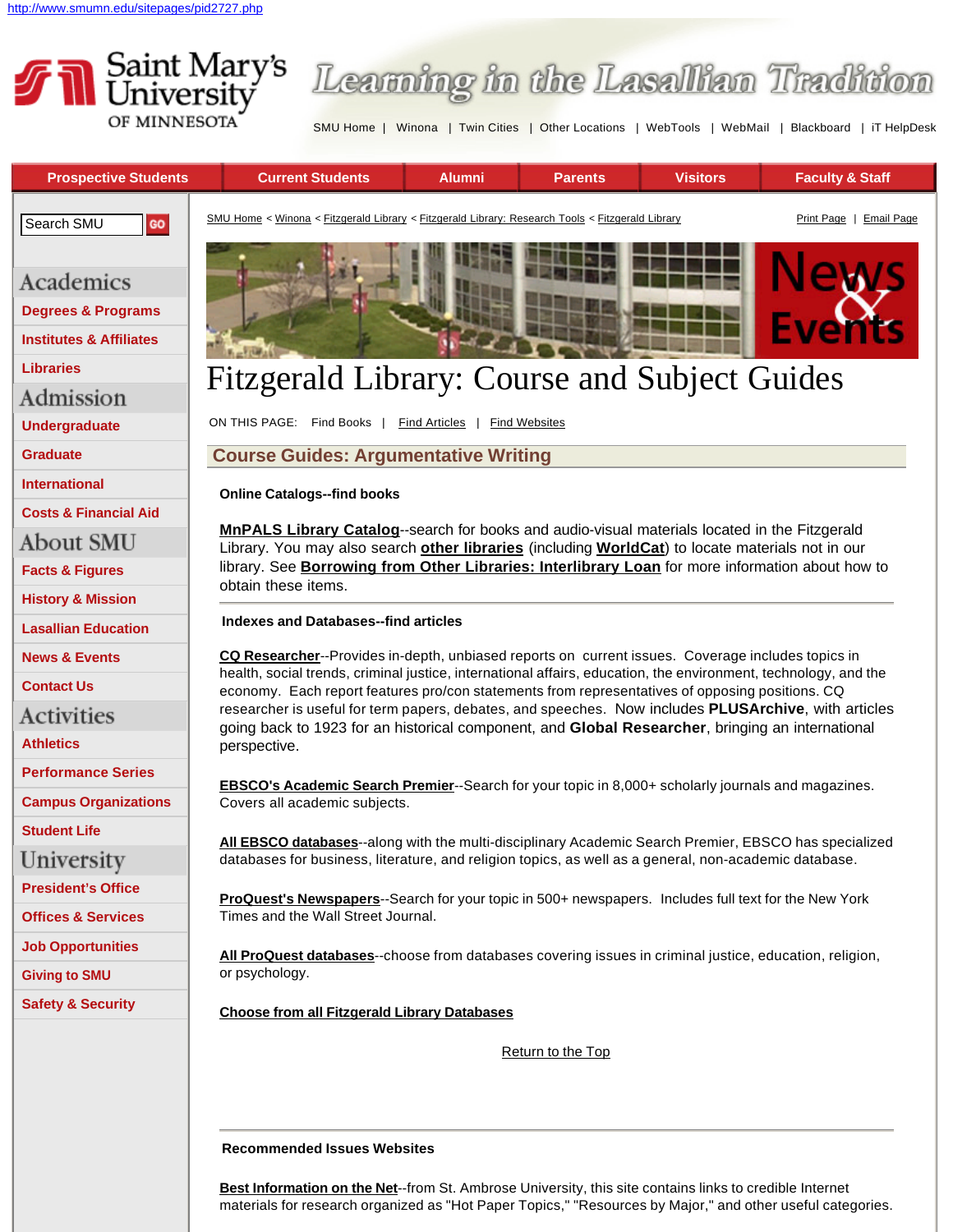**[Ethics Updates](http://ethics.sandiego.edu/)**--links to sites that examine controversial issues from an ethical perspective

**[Human Rights in the US and the International Community](http://www.unl.edu/HumanR/teach/index.htm)**--from the University of Nebraska Lincoln, covers international human rights controversies, background on the issues, weblinks, lesson plans.

**[Multnomah County Library-](http://www.multcolib.org/homework/sochc.html)-**quality links for students researching current social issues from multiple perspectives, topic ideas here.

**[National Debate Tournament](http://www.wfu.edu/organizations/NDT/HistoricalLists/topics.html)**--lists National Debate Tournament topics from 1946 to current. Get ideas for topics here.

**[openDemocracy](http://www.opendemocracy.net/home/index.jsp)**--features debates on current topics. Choose from the "Themes" menu on the left side of the screen for pro con debates on a variety of issues. Here is how the developers of the site describe their purpose: "We cover the key questions of our time with contributions from renowned authors and marginalized voices. We publish clarifying debates which help people make up their own minds. We use the web to build and map intelligent discussions, which we accumulate and expand daily."

**[Public Agenda](http://www.publicagenda.org/)**--"For over a quarter of a century, Public Agenda has been providing unbiased and unparalleled research into what the public really thinks about issues ranging from education to foreign policy to immigration to religion and civility in American life. Nonpartisan and nonprofit, Public Agenda was founded by social scientist and author Daniel Yankelovich and former Secretary of State Cyrus Vance in 1975. Public Agenda's two-fold mission is to help American leaders better understand the public's point of view and to ensure that citizens know more about critical policy issues so they can make thoughtful, informed decisions."

**[ProCon.org](http://www.procon.org/)**--"is a nonpartisan, nonprofit, 501(c)(3) public benefit corporation whose purpose is to inform the public about controversial issues using facts, news, and hundreds of diverse opinions in a pro-con format."

[Return to the Top](http://www.smumn.edu/sitepages/pid2727.php#Ret)

#### **Government Websites**

#### **Portal Sites**

● **[GPO Access](http://www.gpoaccess.gov/index.html)**

"GPO Access is a service of the U.S. Government Printing Office that provides free electronic access to a wealth of important information products produced by the Federal Government."

● **[USA.gov](http://www.usa.gov/)**

Official portal for government services and information.

### **Arts**

- **[National Endowment for the Arts](http://arts.endow.gov/)**
- **[Minnesota State Arts Board](http://www.arts.state.mn.us/)**

#### **Education**

- **[Department of Education U.S.](http://www.ed.gov/)**
- **[Digest of Educational Statistics--](http://nces.ed.gov/pubs2002/digest2001/)**A compilation of statistical information covering the broad field of American education from prekindergarten through graduate school. The Digest includes a selection of data from many sources, both government and private, and draws especially on the results of surveys and activities carried out by the National Center for Education Statistics (NCES).
- **[ERIC](http://www.eric.ed.gov/)**

Sponsored tby he U.S. Department of Education, ERIC "produces the world's premier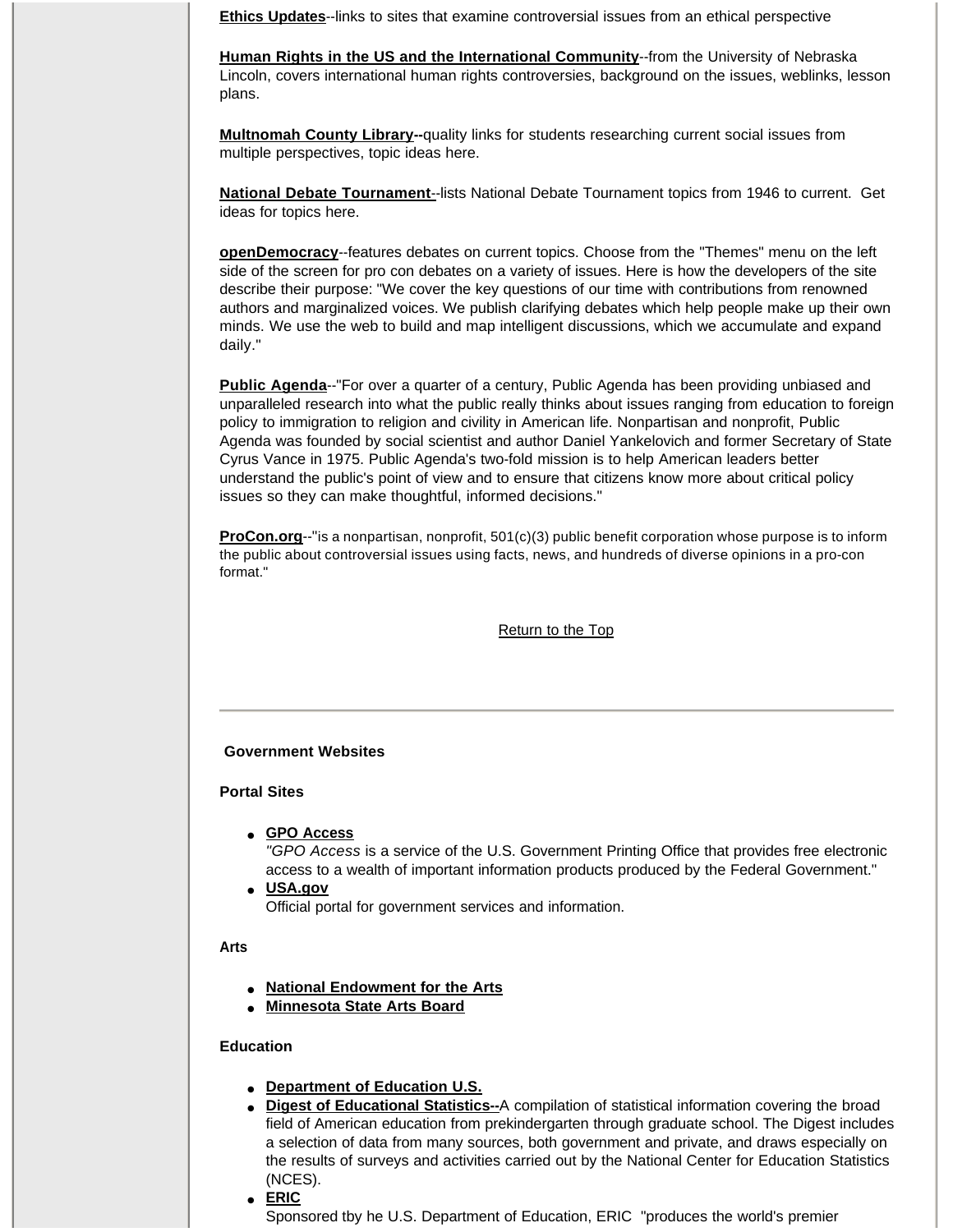database of journal and non-journal education literature.

● **[Minnesota Department of Education](http://education.state.mn.us/html/mde_home.htm)**

## **Health and Human Services**

# ● **[Centers for Disease Control and Prevention](http://www.cdc.gov/)**

Website for the public health agency known as the CDC that works to prevent and control infectious and chronic diseases, injuries, workplace hazards, disabilities, and environmental health threats including terrorism. Site provides access to research over a wide range of health and safety issues.

- The CDC is one of the components of the **[U.S. Health and Human Services Department,](http://www.hhs.gov/)** whose website also provides good information on health issues, as well as information about services for children and families, Medicare and Medicaid, issues of aging, and much more.
- **[FDA U.S. Food and Drug Administration](http://www.fda.gov/)** Another part of the Health and Human Services Department, the FDA provides information on food and drug safety and includes materials on cosmetics and medical devices. Look for the Hot Topics list.
- Household Products Database

From the National Library of Medicine, information about the chemical ingredients in specific brands, health effects and toxicity data for products, and more.

# **Legislature**

● **[Thomas](http://thomas.loc.gov/)**

"In the spirit of Thomas Jefferson, legislative information from the Library of Congress"

# **Science**

● **[Science.gov](http://www.science.gov/)**

"Science.gov is a search engine for government science information and research results. Currently in its fourth generation, Science.gov provides search of more than 50 million pages of science information with just one query, and is a gateway to over 1,800 scientific Web sites ([see Science.gov fact sheet\)](http://www.science.gov/communications/library/scigovfacts4.0.pdf)."

# ● **[U.S. Environmental Protection Agency](http://www.epa.gov/)**

### **[U.S. Census Bureau](http://www.census.gov/)**

Provides "quality data about the nation's people and economy." Part of the U.S. Department of **[Commerce](http://www.commerce.gov/index.htm)** 

[Return to the Top](http://www.smumn.edu/sitepages/pid2727.php#Ret)

**Reference librarians** are available to aid you in your research in the Reference Room (507-457 1562) and on-line at [e-mail a librarian](http://www.smumn.edu/sitepages/pid2601.php)

[Return to the Top](http://www.smumn.edu/sitepages/pid2727.php#Ret)

[SMU Home](http://www.smumn.edu/) | [Site Map](http://www.smumn.edu/sitepages/pid38.php) | [Faculty/Staff Directory](http://140.190.135.250/Fac_Staff/index.html) | [Maps & Directions](http://www.smumn.edu/sitepages/pid1777.php) | [Contact Us](http://www.smumn.edu/sitepages/pid1803.php) | [Institutes & Affiliates](http://www.smumn.edu/sitepages/pid602.php) | [Bookstores](http://www.smumn.edu/sitepages/pid1875.php)

Saint Mary's Winona Campus 700 Terrace Heights • Winona, MN 55987 1-800-635-5987 • (507) 452-4430

Saint Mary's Twin Cities Campus 2500 Park Avenue • Minneapolis, MN 55404 1-866-437-2788 • (612) 728-5100

Saint Mary's Rochester Center 1926 College View Road • Rochester, MN 55904 1-877-768-4545 • (507) 285-1410

Copyright © Saint Mary's University of Minnesota. All rights reserved. Site powered by **[Intrcomm Technology's](http://www.intrcomm.net/) SMC**